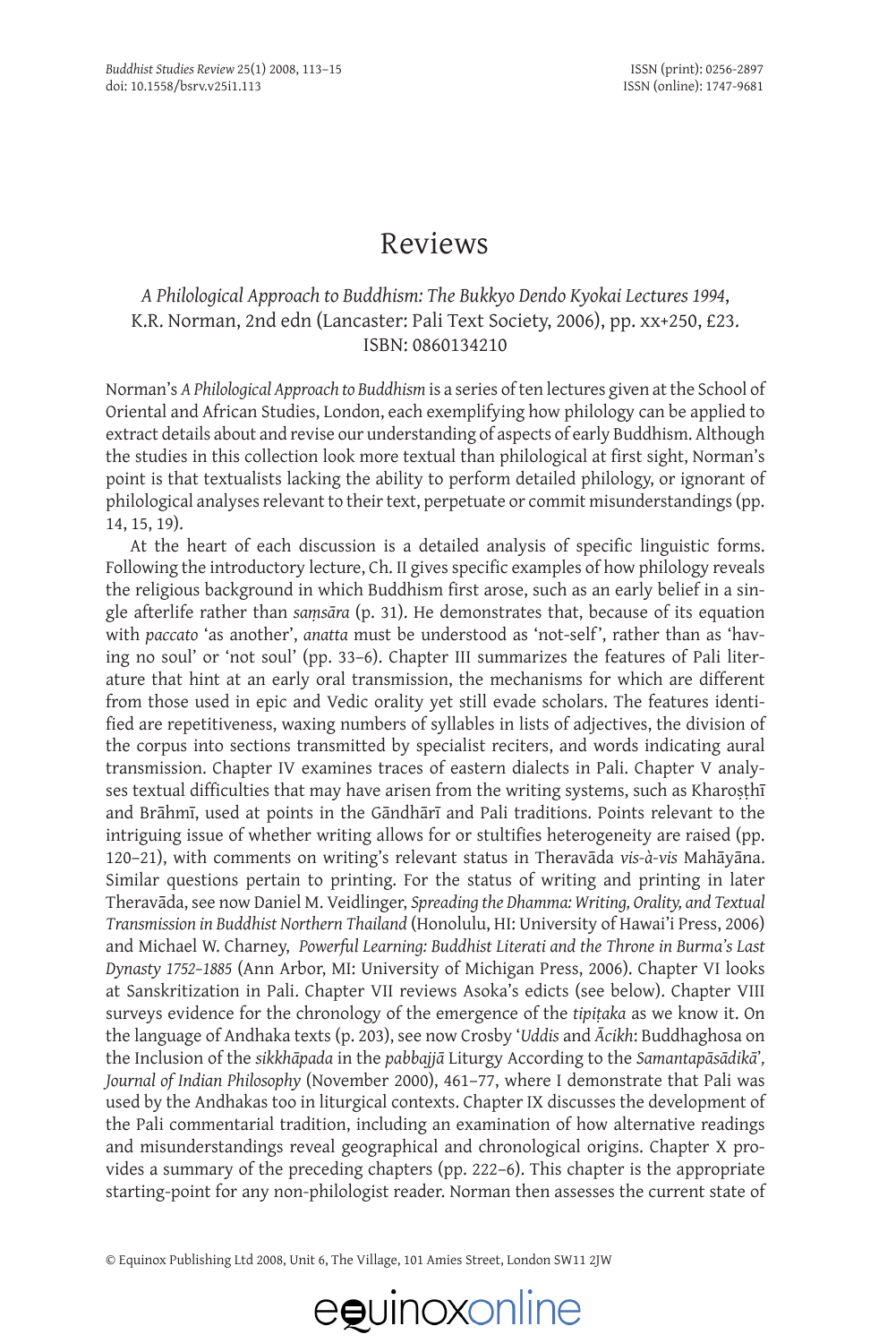Pali publications, traces the history of the field, expresses his hopes and fears for future developments, and laments the demise of the diacritic.

The essays are technical although not entirely self-contained. Details of the philological developments adduced are pursued elsewhere in Norman's publications and the author on the whole stops short of extrapolating implications for or from the broader linguistic, sociopolitical or religious contexts. In reviewing the predominantly western features of Pali (Ch. IV), he does not relate this to a regional base for Theravāda. In examining Sanskritization, he does not discuss the broader context of social and political developments that may have encouraged it (Ch. VI). For a summary of the still unsatisfactory state of scholarly conjecture on the Buddhist 'turn to Sanskrit' see now, Sheldon Pollock, *The Language of the Gods in the World of Men: Sanskrit, Culture and Power in Premodern India* (Berkeley, CA: University of California Press, 2006), pp. 56-–9. Norman examines only Sanskrit forms that were easily transformed phonetically or scribally, such as *atraja* (for *ātmaja,* from *attaja*), to dismiss the notion of Pali being 'one of the oldest of the MIA dialects' (p. 96). To my mind, such forms as Vedic instrumentals in *ā* or absolutives in *tvāna*, are more compelling evidence of Pali's earliness and I would have been interested in his assessment of these features. In contrast, in the chapter on Asoka, Norman makes clear the wide discrepancies between accounts of Asoka's support of Buddhism found in Buddhist literature and statements found in Asoka's own edicts. These sources appear to converge substantively only regarding a split in the *Saṅgha* during Asoka's reign. This chapter is an invaluable publication on Asoka and a useful complement to A. Basham's analysis of Asoka's political intentions, drawing on *arthaśāstra* ('Asoka and Buddhism: A Reexamination', *Journal of the International Association for Buddhist Studies* [1982], 131–43).

I like this book. But then I feel that it was written specifically for me and the few score others who also, while lacking Norman's expertise, have sufficient familiarity with the technicalities of Sanskritic phonology and traditional grammar to follow Norman's arguments. In spite of claims that 'The lectures were intended for an audience which knew … nothing about philology', 'The notes which I have added are intended for the general reader' (p. vii) and that the author has avoided 'using a plethora of Sanskrit, Pali and Prakrit words' (p. 222), the author has either an elevated or an unsympathetic notion of the general reader. The English structure is straightforward, but laden with phrases completely obscure to anyone without Indological training. To offer a taste of this low-level subterfuge: 'Whether the four *nimittas* were seen on the same day or not' is his elucidation of the types of debates that arose within the tradition (p. 59). Those without Sanskrit are expected to tut knowingly at 'an unbelievably slipshod *paramparā*' (p. 105). And what is the non-philologist to make of '*crasis* vowels' (p. 129) or gain from the note 'Although *saññāvedayita* is usually translated as a *dvandva* compound, this is not necessarily correct. Grammatically, it could as well be taken as a *tatpuruṣa* compound, with the past participle *vedayita* being used as an action noun' (p. 41 n.1.). There is no glossary. I suspect the reader also needs a touch of classical training to appreciate Norman's comparison of himself with Socrates (pp. 2, 11), although for those whose Greek is rusty, he does at least explain *homoioteleuton* (p. 107).

Norman's pride in the linguistic training of students of religion in Cambridge (p. 242) is poignant in the light of the recent crisis for Sanskrit at Cambridge (*The Times*, Monday, 19 February 2007, p. 21, with a new temporary appointment recently made). Yet teaching non-philological classes has more than economic advantages: the students train the lecturer to explain himself or herself in non-technical terms, and bring questions from the vantage point of other disciplines. For an accessible account of the role of philology and

© Equinox Publishing Ltd 2008